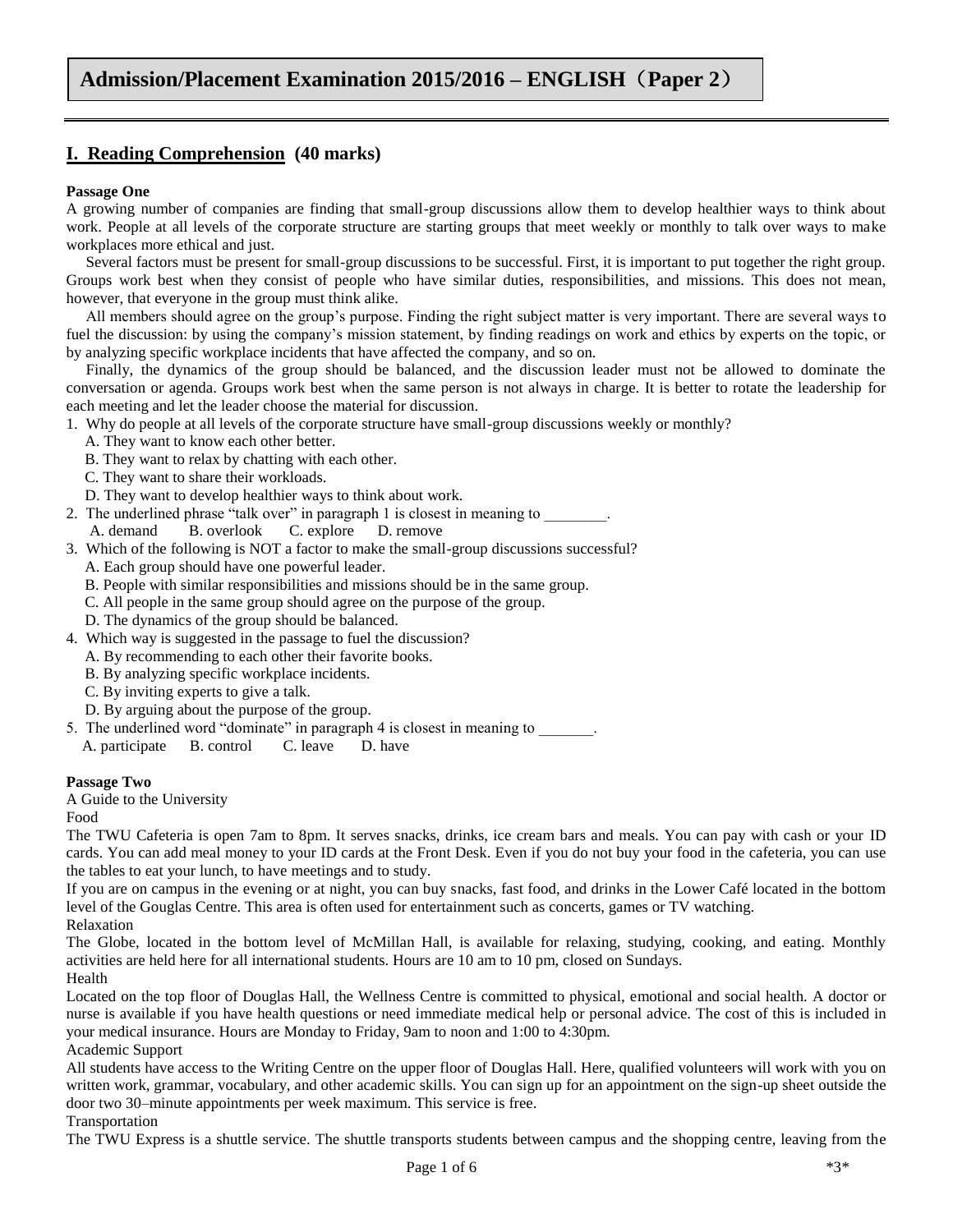Mattson Centre. Operation hours are between 8am and 3pm. Saturdays only. Round trip fare is \$1.

- 1. What can you do in the TWU Cafeteria?
	- A. Do homework and watch TV. B. Buy drinks and enjoy concerts.
	- C. Add money to your ID and play chess. D. Have meals and meet with friends.
- 2. Where and when can you cook your own food?
	- A. The Globe, Friday B. The Lower Café, Sunday
		-
	- C. The TWU Cafeteria, Friday D. The McMillan Hall, Sunday
- 3. From the Guide we know that the Wellness Centre \_\_\_\_\_\_\_\_\_.
	- A. is open six days a week B. gives advice on mental health
	- C. trains students in medical care D. offers services free of charge
- 4. How can you seek help from the Writing Centre?
	-
	- A. By applying online. B. By calling the centre.
	- C. By filling in a sign-up form. D. By going to the centre directly.
- 5. What is the function of TWU Express?<br>A. To carry students to the lecture halls.
- B. To provide students with campus tours.
- C. To take students to the Mattson Centre. D. To transport students to and from the stores.
- 

#### Passage Three

At some time in your life you may have a strong desire to do something strange or terrible. However, chances are that you don't act on your impulse (衝動), but let it pass instead. You know that to commit the action is wrong in some way and that other people will not accept your behavior.

Perhaps the most interesting thing about the phenomenon of taboo (禁忌的) behavior is how it can change over the years within the same society, how certain behavior and attitudes once considered taboo can become perfectly acceptable and natural at another point in time. Topics such as death, for example, were once considered so upsetting and unpleasant that it was a taboo to even talk about them. Now with the books such as On Death and Dying and Learning to Say Goodbye, people have become more aware of the importance of expressing feelings about death and, as a result, are more willing to talk about this taboo subject.

One of the newest taboos in American society is the topic of fat. Unlike many other taboos, fat is a topic that Americans talk about constantly. It's not taboo to talk about fat; it's taboo to be fat. The "in" look is thin, not fat. In the work world, most companies prefer youthful-looking, trim executives to sell their image as well as their products to the public. The thin look is associated with youth, vigor, and success. The fat person, on the other hand, is thought of as lazy and lacking in energy, self-discipline, and selfrespect. In an image-conscious society like the U. S. , thin is "in", fat is "out".

It's not surprising, then, that millions of Americans have become obsessed (著迷) with staying slim and "in shape". The pursuit of a youthful physical appearance is not, however, the only reason for America's obsession with diet and exercise. Recent research has shown the critical importance of diet and exercise for personal health. As in most technologically developed nations, the life-style of North Americans has changed greatly in the last century. Modern machines do all the physical labor that people were once forced to do by hand. Cars and buses transport us quickly from point to point. As a result of inactivity and disuse, people' s bodies can easily become weak and vulnerable (易受傷害的) to disease. In an effort to avoid such a fate, millions of Americans are spending more of their time exercising every day.

1. Form the passage we can infer taboo is \_\_\_\_\_.

- A. a strong desire to do something strange or terrible
- B. a crime committed on impulse
- C. behaviour considered unacceptable in society's eyes
- D. an unfavourable impression left on other society's people
- 2. Based on the ideas presented in the passage we can concluded "being fat" in American society.
	- A. will always remain a taboo B. is not considered a taboo by most people
	- C. has long been a taboo D. may no longer be a taboo some day

3. The topic of fat is \_\_\_\_\_ many other taboo subjects .

- A. the same as B. different form
- C. more popluar than  $D$ . less often talked about than
- 4. In the U.S., thin is "in", fat is "out", this means
	- A. thin is "inside", fat is "outside" B. thin is "diligent", fat is "lazy"
	- C. thin is "youthful", fat is "spiritless" D. thin is "fashionable", fat is "unfashionable"

5. The main reason the passage gives for why so many Americans are exercising regularly is \_\_\_\_\_.

- A. their changed life-style
- B. their eagerness to stay thin and youthful
- C. their understanding of the importance of exercise
- D. the encouragement they have received from their companies

### **Passage Four**

Read the following text and choose the most suitable heading from A-F for each paragraph. There is one extra heading which you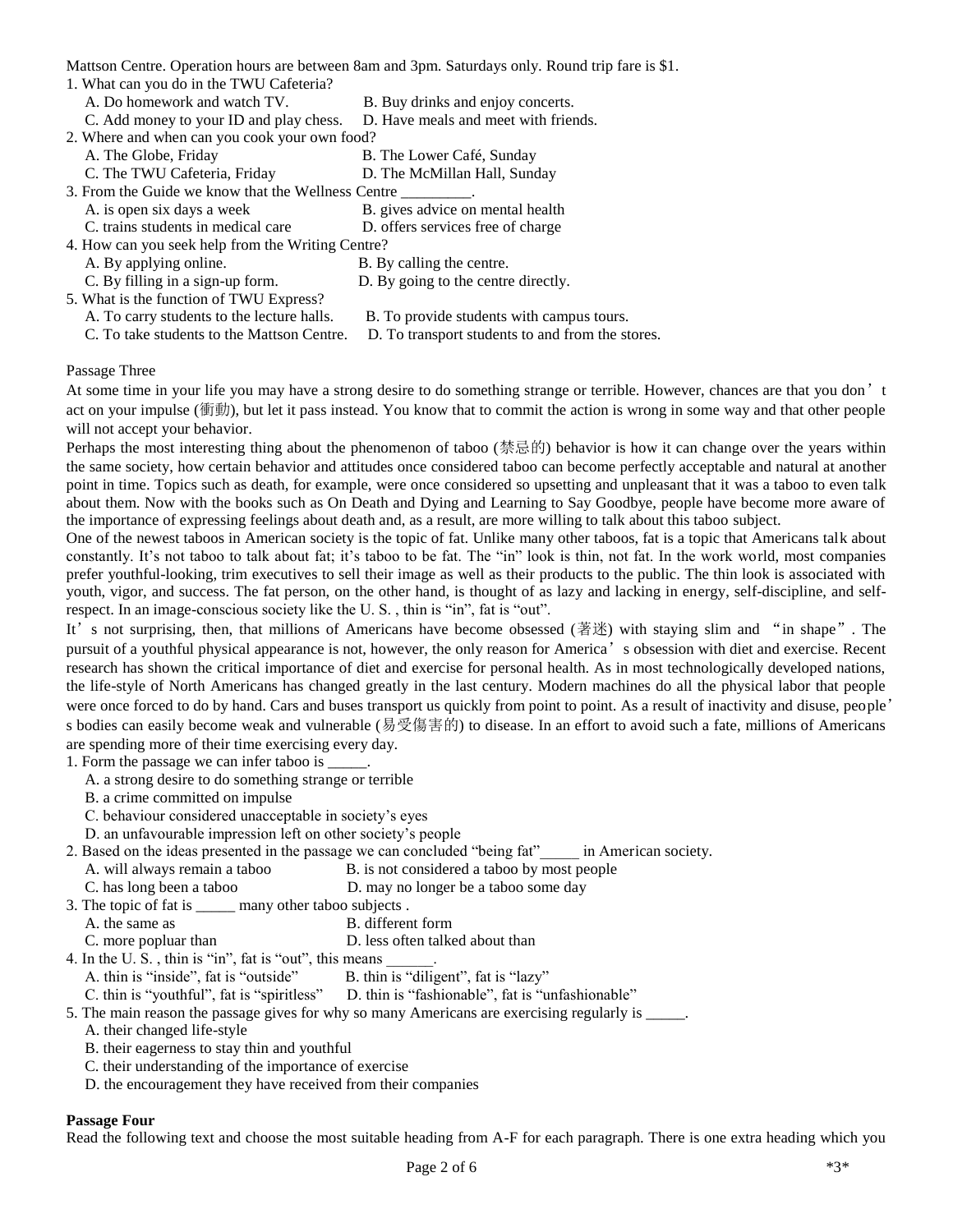do not need.

 $1$ .

A. Appreciate life's perfect moments.

B. Become addicted to constant self-improvement.

C. Think about your existence.

D. Live and breathe the truth.

E. Help the people around you smile.

F. Spend time with positive people.

### Some Habits of Super Positive People

Life is full of positive experiences. Notice them. Notice the sun warming your skin, the small child learning to walk, and the smiling faces around you. Smell the rain, and feel the wind. Live your life to the fullest potential by enjoying the beauty of these experiences, and letting them inspire you to be the most positive version of YOU.

Living a positive life is all about creating positive habits to help you focus on what truly matters. This is the secret of super positive people. Here are some simple ideas to help you follow in their footsteps.

Life's too wonderful to waste time with people who don't treat you right. So surround yourself with people who make you happy and make you smile. People who help you up when you're down. People who would never take advantage of you. People who genuinely care. They are the ones worth keeping in your life. Everyone else is just passing through.  $2.$ 

Your life isn't perfect, but it does have perfect moments. Don't let the little things get you down. You've got plenty of reasons to look up at the sky and say, "Thank you, I will do my best to make this a great day." So slow down and pause for a moment to stand in awe of (敬畏) the fact that you are alive, and that you have the ability to rediscover life as the miracle it has always been.  $3.$ 

It doesn't have to be January 1st to give yourself a chance to make good use of your life. Every day is a new day to learn, grow, develop your strengths, heal yourself from past regrets, and move forward. Every day gives you a chance to reinvent yourself, to adjust who you are, and build on the lessons you have learned. It is never too late to change things that are not working in your life. Using today wisely will always help you create a more positive tomorrow. 4.

It's the most positive, stress-free way to live, because the truth always reveals itself eventually anyway. So don't aim to be impressive, aim to be true. Those who are true are truly impressive. Being true means having integrity; and integrity is doing the right thing even when you know nobody is watching.  $5.$ 

Today, give someone one of your smiles. It might be the only sunshine they see all day. Sometimes just a single genuine smile or praise can lift a person's spirits to new heights. At the right time, a kind word from a stranger, or unexpected encouragement from a friend, can make all the difference in the world. Kindness is free, but it's priceless. And as you know, what goes around comes around.

## **IIa. Vocabulary and Grammar (30 marks) Choose the answer that best completes each sentence**

|                                                                                |                                                 |  | 1. Miss Lim has a pleasant when she sees a teddy bear on her table. She is happy to get the present.                  |  |  |  |
|--------------------------------------------------------------------------------|-------------------------------------------------|--|-----------------------------------------------------------------------------------------------------------------------|--|--|--|
|                                                                                | A. wonder B. concern C. surprise D. idea        |  |                                                                                                                       |  |  |  |
|                                                                                |                                                 |  | 2. _____ online shopping increasingly popular, the Internet is seen as an efficient way of reaching target customers. |  |  |  |
|                                                                                | A. As B. With C. Since D. When                  |  |                                                                                                                       |  |  |  |
|                                                                                |                                                 |  | 3. You are very _______, risking your life to save that little girl from being hit by the car.                        |  |  |  |
|                                                                                | A. brave B. as brave as C. braver D. bravest    |  |                                                                                                                       |  |  |  |
| 4. The two countries are going to meet to some barriers to trade between them. |                                                 |  |                                                                                                                       |  |  |  |
|                                                                                | A. make up B. use up C. turn down D. break down |  |                                                                                                                       |  |  |  |
|                                                                                |                                                 |  | 5. I don't really like the author, I have to admit his books are very exciting.                                       |  |  |  |
|                                                                                | A. although B. unless C. until D. once          |  |                                                                                                                       |  |  |  |
|                                                                                |                                                 |  |                                                                                                                       |  |  |  |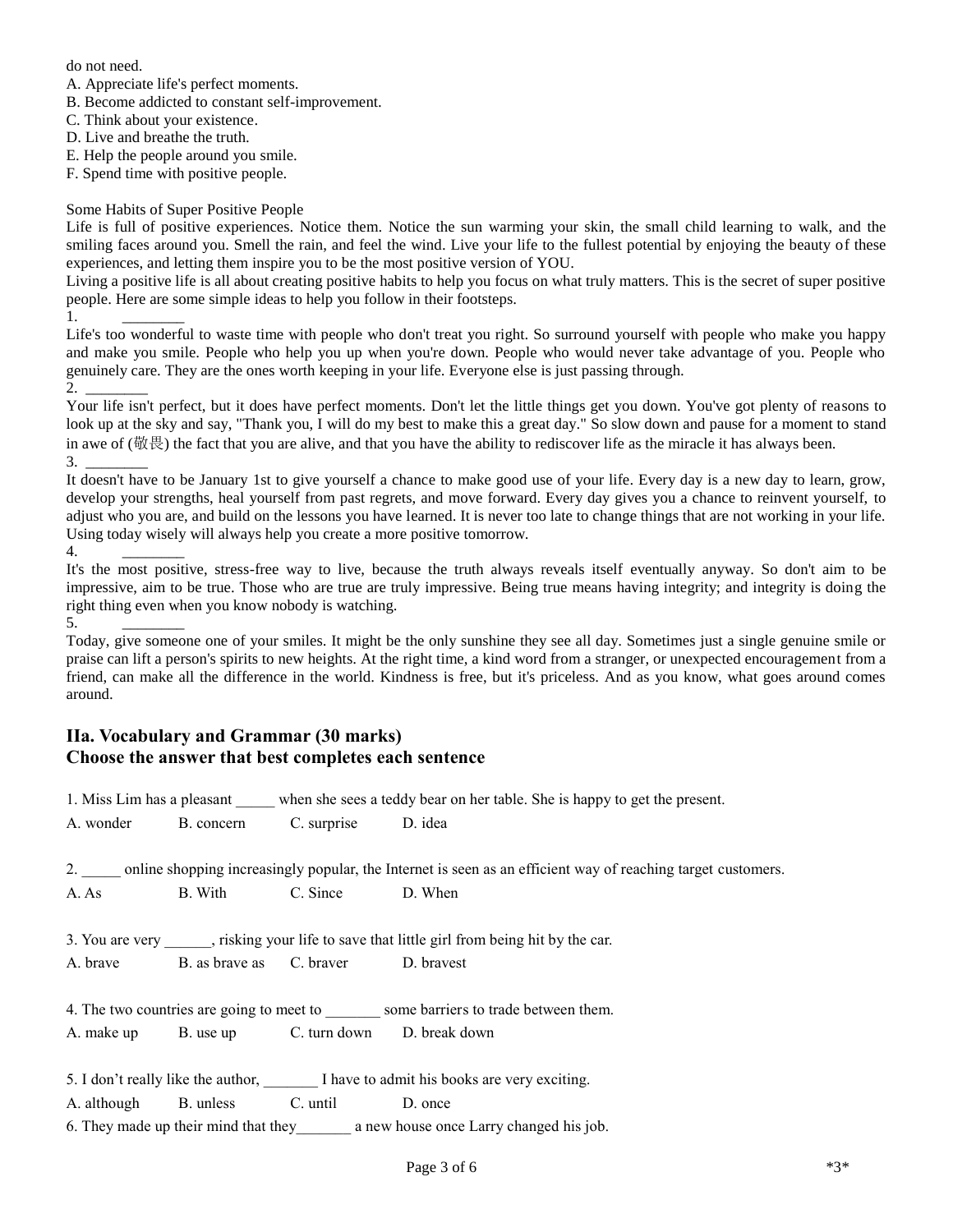A. bought B. would buy C. have bought D. had bought 7. She answered the questions and got the highest score in the quiz. A. bravely B. correctly C. neatly D. securely 8. Students should involve themselves in community activities \_\_\_\_\_\_ they can gain experience for growth. A. who B. when C. which D. where 9. While waiting for the opportunity to get Figure , Henry did his best to perform his duty. A. promote B. promoted C. promoting D. to promote 10. It is difficult for us to imagine life was like for slaves in the ancient world. A. which B. where C. what D. why 11. yourself Courage is doing what you're afraid to do. A. Take  $\dots$  up B. Look  $\dots$  up C. Pick  $\dots$  up D. Get  $\dots$  up 12. Clearly and thoughtfully the book inspires confidence in students who wish to seek their own answers. A. writing B. to write C. written D. being written 13. Writing out all the invitations by hand was more time-consuming than we A. will expect B. are expecting C. expect D. had expected 14. A company profits from home markets are declining may seek opportunities abroad. A. which B. whose C. who D. why 15. --- Ok, I'll fix your computer right now. --- Oh, take your time. A. I can't stand it B. I'm in no hurry C. That's a great idea D. It's not my cup of tea 16. Susan made clear to me that she wished to make a new life for herself. A. that B. this C. it D. her 17. Shakespeare's writing is still popular today. It has really \_\_\_\_\_ the test of time. A. failed B. stood C. taken D. conducted 18. At the party there were people whom I had not met before. A. familiar B. novel C. different D. unfamiliar 19. She someone, so I nodded to her and went away. A. phoned B. had phoned C. was phoning D. has phoned 20. We won't start the work until all the preparations \_\_\_\_\_\_\_\_\_\_. A. are being made B. will be made C. have been made D. had been made 21. There's a note pinned to the door\_\_\_\_\_\_ when the shop will open again. A. saying B. says C. said D. having said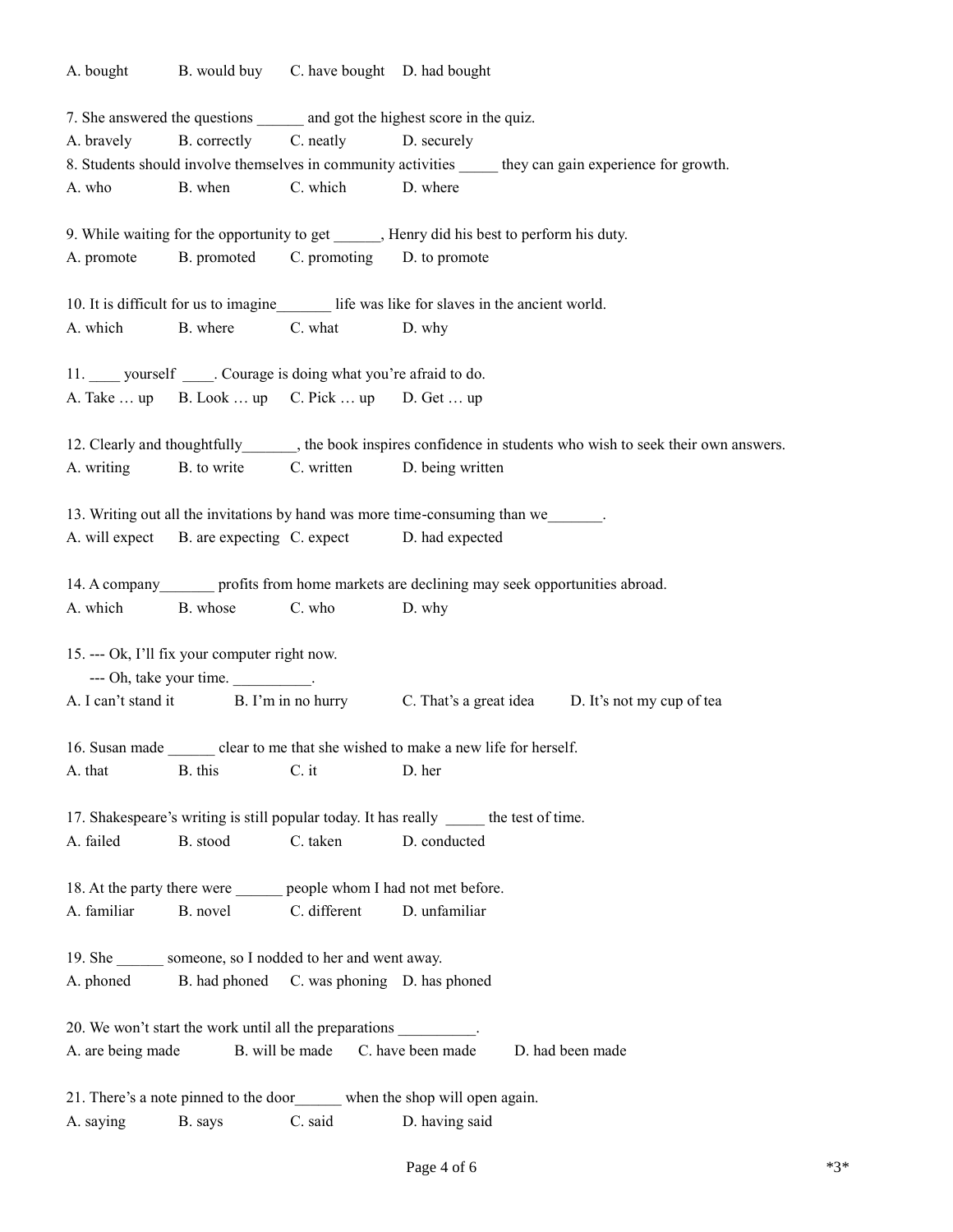|                                                                                              |                                                         |                                                               | 22. She'd lived in London and Manchester, but she liked ________ and moved to Cambridge.             |  |  |  |  |
|----------------------------------------------------------------------------------------------|---------------------------------------------------------|---------------------------------------------------------------|------------------------------------------------------------------------------------------------------|--|--|--|--|
| A. both                                                                                      |                                                         | B. neither C. none D. either                                  |                                                                                                      |  |  |  |  |
|                                                                                              |                                                         |                                                               |                                                                                                      |  |  |  |  |
|                                                                                              |                                                         |                                                               | 23. Only when you can find peace in your heart good relationships with others.                       |  |  |  |  |
|                                                                                              |                                                         | A. will you keep B. you will keep C. you kept D. did you keep |                                                                                                      |  |  |  |  |
|                                                                                              |                                                         |                                                               |                                                                                                      |  |  |  |  |
| 24. By the time she _______ that it was Allan who had written that letter, he had flown off. |                                                         |                                                               |                                                                                                      |  |  |  |  |
|                                                                                              |                                                         | A. had realized B. realizes C. will realize D. realized       |                                                                                                      |  |  |  |  |
|                                                                                              |                                                         |                                                               |                                                                                                      |  |  |  |  |
|                                                                                              | 25. --- I've prepared all kinds of food for the picnic. |                                                               |                                                                                                      |  |  |  |  |
|                                                                                              |                                                         | --- Do you mean we bring anything with us?                    |                                                                                                      |  |  |  |  |
|                                                                                              |                                                         | A. can't B. needn't C. shan't D. mustn't                      |                                                                                                      |  |  |  |  |
|                                                                                              |                                                         |                                                               |                                                                                                      |  |  |  |  |
|                                                                                              |                                                         |                                                               | 26. Our club is open to everyone ________ age, sex or educational background.                        |  |  |  |  |
|                                                                                              |                                                         | A. along with B. due to C. except for D. regardless of        |                                                                                                      |  |  |  |  |
|                                                                                              |                                                         |                                                               | 27. You go home and rest. I of a way to fix this problem and let you know tomorrow.                  |  |  |  |  |
|                                                                                              |                                                         |                                                               |                                                                                                      |  |  |  |  |
|                                                                                              |                                                         | A. thought B. is thinking C. are thinking D. will think       |                                                                                                      |  |  |  |  |
|                                                                                              |                                                         |                                                               | 28. Was it because Jack came late for school ______ Mr. Smith got angry?                             |  |  |  |  |
|                                                                                              |                                                         | A. that B. why C. where D. who                                |                                                                                                      |  |  |  |  |
|                                                                                              |                                                         |                                                               |                                                                                                      |  |  |  |  |
|                                                                                              |                                                         |                                                               | 29. no modern telecommunications, we would have to wait for weeks to get news from around the world. |  |  |  |  |
|                                                                                              |                                                         |                                                               | A. Were there B. Had there been C. If there are D. If there have been                                |  |  |  |  |
|                                                                                              |                                                         |                                                               |                                                                                                      |  |  |  |  |
|                                                                                              |                                                         | 30. --- This apple pie is too sweet, don't you think so?      |                                                                                                      |  |  |  |  |
|                                                                                              | --- _________. I think it's just right, actually.       |                                                               |                                                                                                      |  |  |  |  |
|                                                                                              |                                                         | A. Not really B. I hope so C. Sounds good                     | D. No wonder                                                                                         |  |  |  |  |

### **IIb. Cloze (10 marks)**

Have you ever heard the old saying, "Never judge a book by its cover"? This is a good rule to  $1$  when we try to judge the intelligence of others. Some people have minds that shine only in certain 2. A young man with an unusual gift in creative writing may find himself 3 in the presence of a pretty girl. He searches awkwardly for words and does not talk smoothly. But don't make the  $\overline{4}$  of thinking him stupid. With a pen and paper, he can express himself very well.

Other people may  $\overline{5}$  you into overestimating their intelligence by putting up a good appearance. A student who listens attentively and take notes in class is bound to make a favorable impression  $\overline{6}$  their teachers. But when it comes to exams, he may score near the  $\frac{7}{2}$  of the class.

The main idea is that you can't judge someone by appearance. The only way to determine a person's intelligence is to get to know him. Then you can observe  $8$  he reacts to different situations. The  $9$  situations you observe, the more  $10$  your judgment is likely to be. So take your time. Don't judge the book by its cover.

| 1.  | A. follow       | B. break             | C. argue                       | D. discuss  |
|-----|-----------------|----------------------|--------------------------------|-------------|
| 2.  | A. surroundings | <b>B.</b> situations | C. environments D. backgrounds |             |
| 3.  | A. motionless   | B. speechless        | C. helpless                    | D. hopeless |
| 4.  | A. error        | B. fault             | C. wrong                       | D. mistake  |
| 5.  | A. get          | B. make              | C. fool                        | D. throw    |
| 6.  | A. of           | B. up                | $C \cdot$ in                   | D. on       |
| 7.  | A. top          | B. middle            | C. bottom                      | D. center   |
| 8.  | A. what         | B. how               | C. why                         | D. when     |
| 9.  | A. more         | B. most              | C. much                        | D. many     |
| 10. | A. accurate     | B. correct           | C. actual                      | D. exact    |